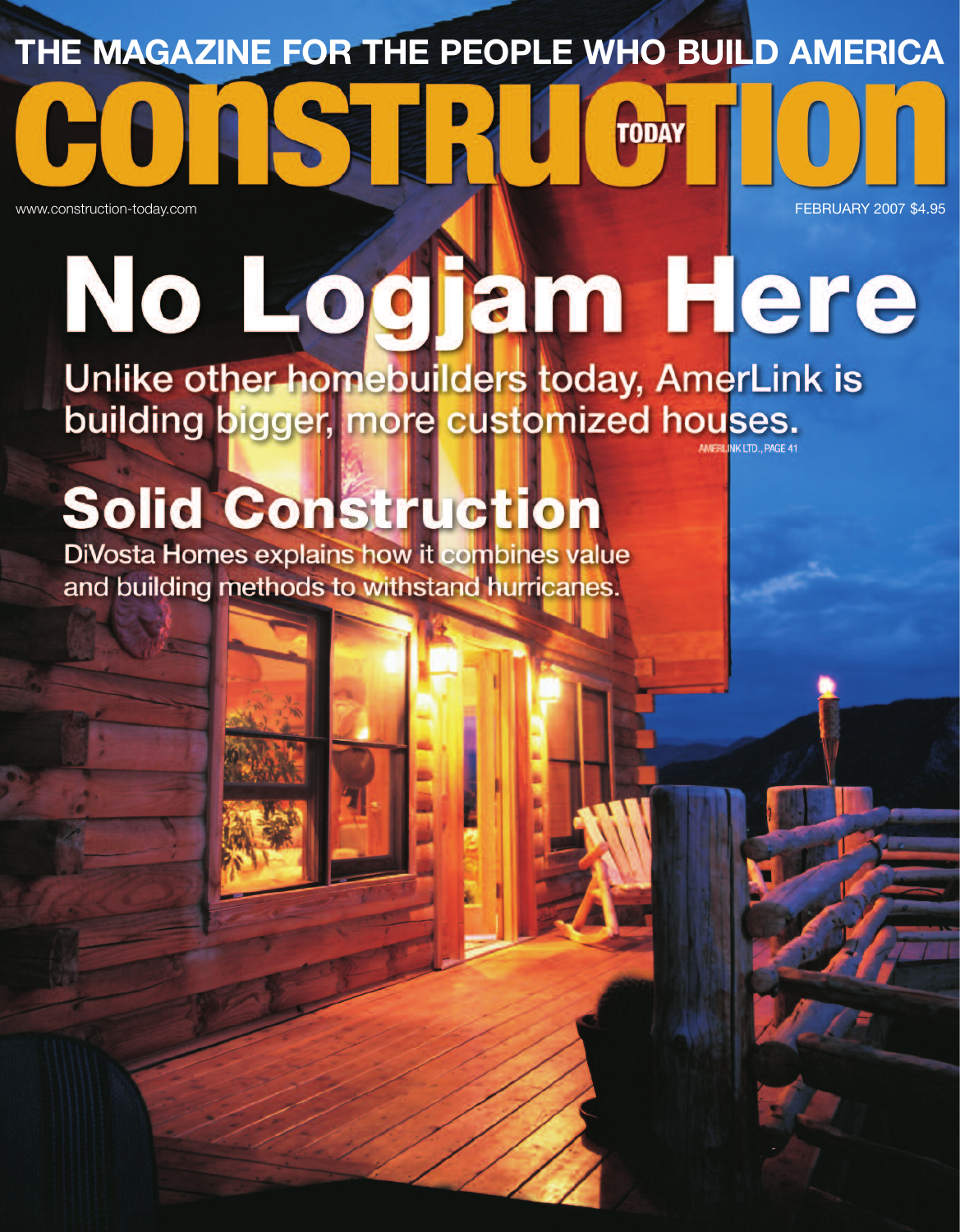

# Weathering the Storms

Wesley Finch of The Finch Group is fighting through the lull in sales in south Florida real estate, but he says it is not nearly as ominous as the slowdown that hit New England in the early 1990s.

or those who entered the Florida real estate industry during the boom years earlier this decade, the current lull in business is a frightening force with The value of those who entered the Florida real estate indu<br>try during the boom years earlier this decade, the<br>current lull in business is a frightening force with<br>which to deal. But for someone as experienced as Chairman Wesley Finch of The Finch Group, this is just another swing of the pendulum in a cyclical business.

To Finch, who cut his real estate teeth in Boston for 25 years before moving to Boca Raton, Fla., in 1997, the current stall in the south Florida market is very similar to the real estate recession that hit the New England region in the early 1990s. "More than two years ago, we predicted this

#### The Finch Group www.thefinchgroup.com

Headquarters: Boca Raton, Fla. Services: Real estate

#### development Wesley Finch, chairman:

"Now that I'm here in south Florida, this is the fourth recession I've been through, with the '90s being the worst."

fall. It felt eerily similar to the others," he adds. "Don't forget what is now history was once the future.

"By the same token, what is now the future will sooner or later be history. If you do not know that simple fact, do not get involved."

He continues to predict south Florida will get worse, especially when the federal regulators become involved. "I have structured workouts and have repositioned hundreds of properties for financial institutions and ourselves during three prior recessions. This one in south Florida is my fourth."

The Finch Group was founded in Boston in 1981, during one of those recessions as a spin-off from another real estate company. In 1982, a regional bank entrusted it with a 423-unit HUD apartment complex and Finch was asked to come up with a disposition plan.

It soon announced plans to convert the building into condominiums, something totally new in 1982. Finch says the project was a huge success.

"Out of that, we took off," he adds. "By 1996, we were one of the largest condominium operators in New England."

In an attempt to retire in late 1996, Finch and his wife, Madeline, sold most of the assets of the company and moved to Florida to be closer to family in Boca Raton. But retirement never quite happened.

"We failed at that," he says.

Finch, now 59, says "then a few years ago, the next genera-